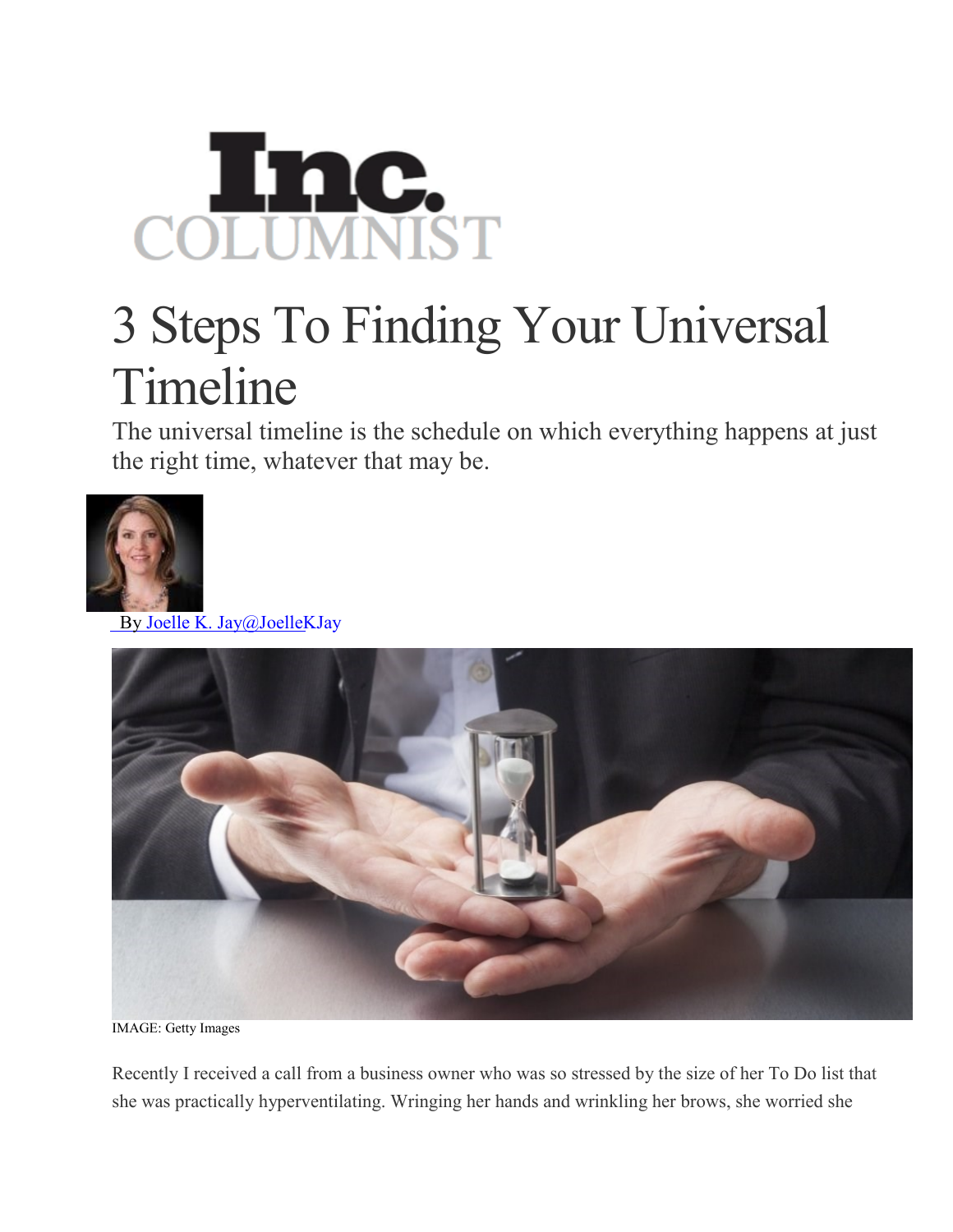would never be able to get it all done, but she couldn't *not*get it all done, either. She was completely overwhelmed.

Rather than try to race through all those action items at warp speed (stressful! and not very smart) or cram them all into the little boxes on her calendar (impossible), I suggested we take a different path- one of patient persistence that I call The Universal Timeline.

The universal timeline is the schedule on which everything happens at just the right time, whatever that may be. There are no dates and deadlines. No time pressures. Just milestones. There is a right time for everything. You don't need to force it.

Obviously, you won't want to use this strategy when:

- You have a hard and fast deadline.
- You're accountable to other people.
- Other people are counting on you to stay on a certain schedule.

But when none of those are the case, you can learn to ease up and speed up at the very same time.

That's what the universal timeline does. It allows you to take advantage of just the right circumstances at just the right time to slip through your tasks with the most beneficial, advantageous timing. Here are three steps to find yours:

**Make sure the time is right and in line with your vision**. Say, for example, you have a really big project to complete. Once you've glimpsed the possibility of completing this project, you'll be chomping at the bit to get going. On the universal timeline, if the time is right you will get up off your chair and start now.

**Know your schedule.** On the other hand, maybe now is not the time. Maybe your plate is full, your mind is distracted, or you just don't have what you need to succeed. That's okay, too. On the universal timeline, if the time isn't right you don't start. Instead, you make a note to do the project ("Start business development plan." "Hire fitness trainer." "Write memoir.") and put it somewhere you will see it every day until the time is right.

**Then wait.** If you are patient and you maintain that priority, you will be walking along the universal timeline. When the time is right, you will know. Just as a big green sign appears on the edge of the highway telling you THIS IS YOUR EXIT, the "signs" will also arrive to tell you when the time is right to do this task. Either the phone will ring or the calendar will clear or the right person will say the right thing to jar you into action, and you'll know. It's time.